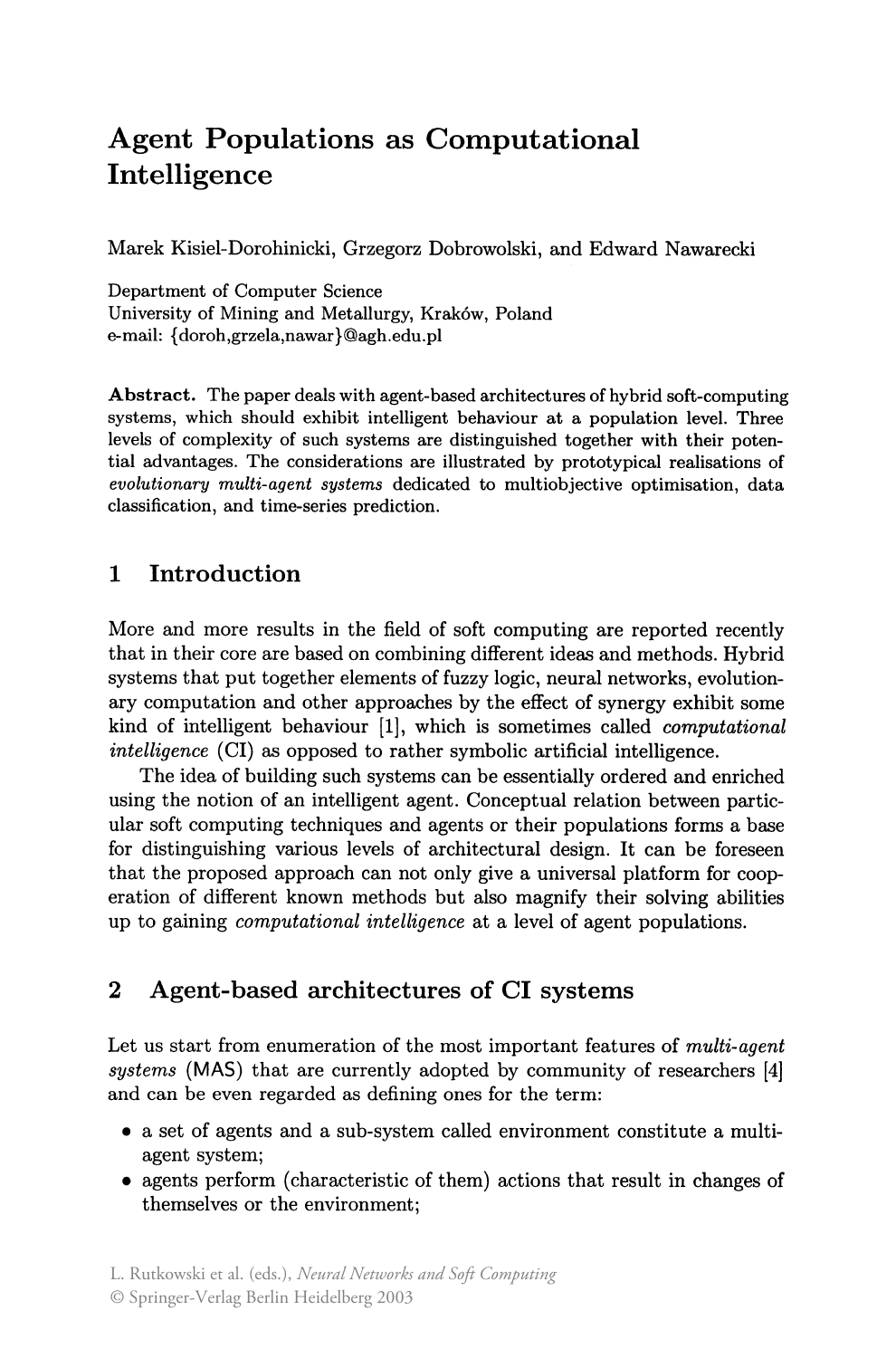- some of agents' actions (elementary) form mechanisms regarded as specific to multi-agent systems in general, i.e. communication, negotiation, exchange of resources etc.;
- if there is a structure embedded in the environment (a graph) reflecting spatial phenomena of a system, it forms a base for migration of agents;
- an agent treated as a *black box* (observed from outside) may have some human features attributed, like autonomy, intelligence, etc.

With two additional assumptions:

- a number of agents in a system is relatively large,
- there are some mechanisms incorporated in a system for *generation and removal of agents* that cause the number of agents changes dynamically

we obtain a very interesting type of considered systems, which may be called a *mass multi-agent system* [3]. Such systems may be used for simulation of problems that are distinguished due to their granularity in the sense of existence of a large number of similar objects that manifest some kind of autonomy, but also as a platform facilitating realisation of problem-solving techniques - these may be called *multi-agent computational systems* (MACS) and will constitute a base for further considerations.

From a multi-agent perspective, three types of architectures of computationally intelligent systems may be distinguished. They show consecutive levels of increasing complication that nevertheless may be organised and utilised thanks to incorporation of soft computing methods into well-cooperating cap $sules$  - agents.

Figure la presents an example of a traditional approach - an evolutionary decision system that uses a fuzzy rule base and inference machine. Each individual represents here a rule (or a group of them), the evolving population - a knowledge base that refines itself to give the sought-after result of inference. Everything may be encapsulated in a single agent utilising this hybrid mechanism to better adapt to the environment it lives in.

An evolutionary multi-agent system (EMAS) depicted in figure Ib can be regarded as a next step of complication. Here evolutionary processes work at a population level - agents are able to reproduce (generate new agents) and may die (be eliminated from the system) on the base of adequately combined evolutionary operators. Evaluation of agents behaviour and selection mechanisms lead to arising the best fitted population with respect to the goal of the system. The result is formed as a simple composition of results obtained by particular agents. The architecture of **EMAS** is homogeneous, which means that agents are identical in the sense of an algorithm and built-in actions.

So described **EMAS** may be considered a new soft computing technique for problems that are being solved by searching some space for elements of the given features. Population of agents is assigned as a means for the search there. Let us investigate what opportunities are hidden behind the proposed approach: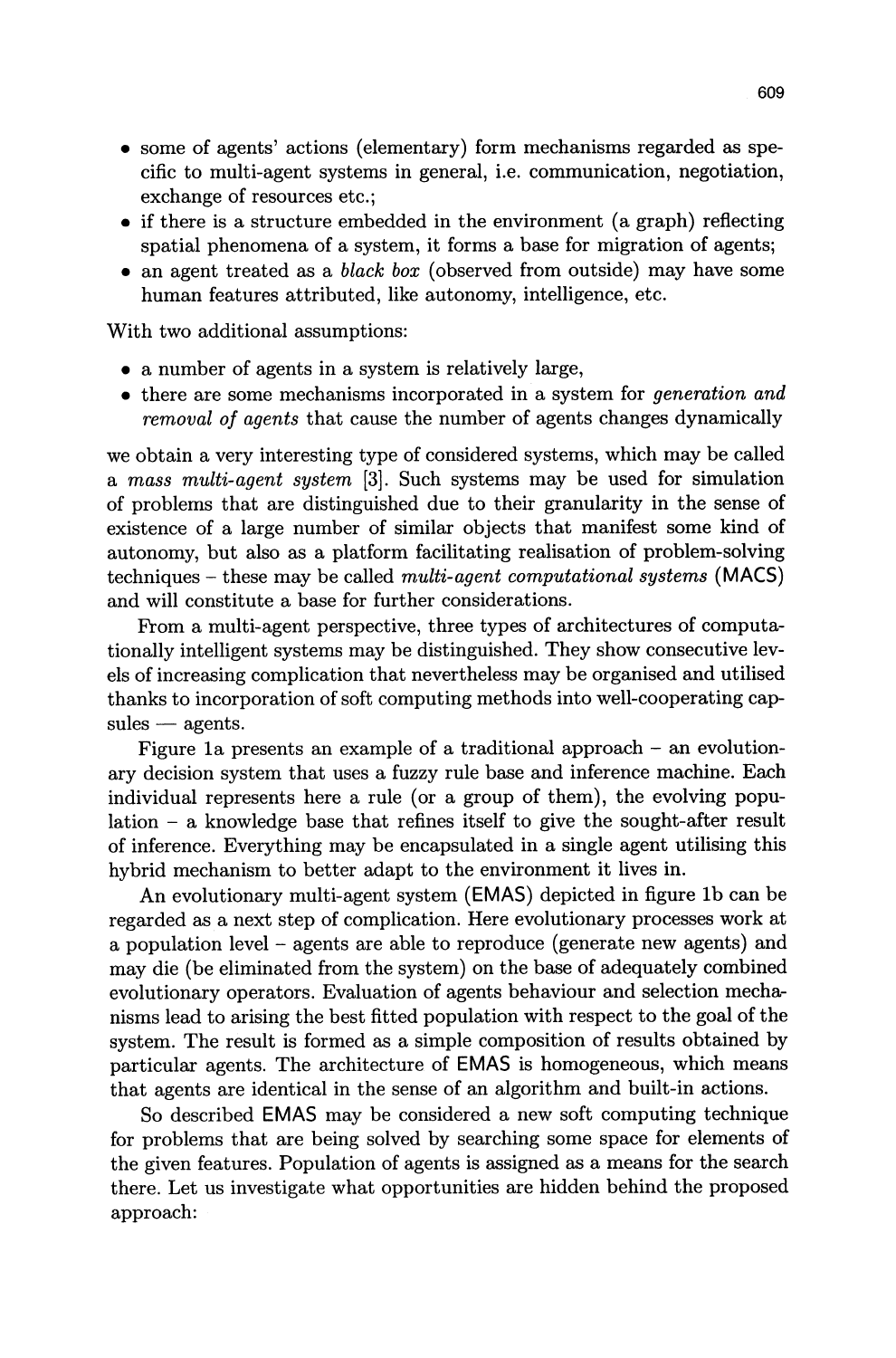- local selection allows for intensive exploration of the search space, like in parallel evolutionary algorithms,
- the way phenotype (behaviour of an agent) is developed from genotype (inherited information) depends on its interaction with the environment,
- the behaviour of agents can be dictated by their various internal mechanisms uniform or not across the population,
- self-management of the population (with respect to the size or other indexes) is applicable if appropriate selection mechanisms are used,
- the appropriately defined environment should facilitate effective implementation of EMAS based on a distributed computer architecture.

The highest level of complication is exemplified in figure lc. Agents are heterogeneous in this case. Some of them may use a neural network, others - evolutionary algorithm etc. The global goal is attained as a consequence of negotiation among the agents. Variety of techniques and protocols can be applied for that purpose. It can be said that this kind of systems closely approaches typical multi-agent ones operating in the network environment.



Fig. 1. Architectures of CI systems: a hybrid system in a single agent (a), a population of homogenous agents (b), a population of heterogeneous agents (c)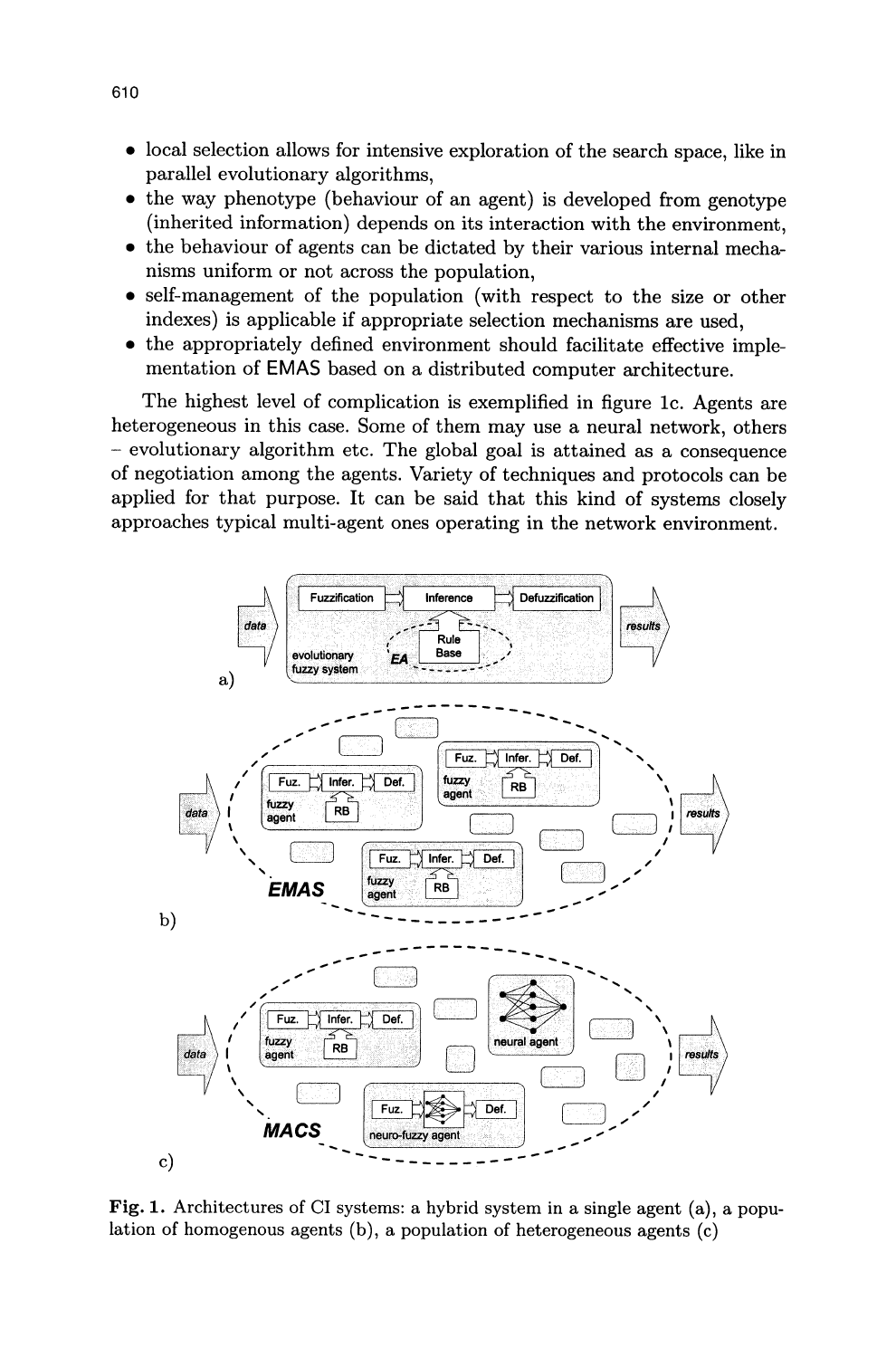The terse description of the idea of computational intelligence using as a warp the multi-agent paradigm is attempted to be clarified in the next sections. They include descriptions of three systems developed that can be located somehow in the considered sequence of architectures.

## 3 EMAS for multiobjective optimisation

The particular EMAS should search for a set of points which constitute the approximation of the Pareto frontier for a given multicriteria optimisation problem [5]. The population of agents represents feasible solutions to the problem defined by a system of objective functions. Energetic reward/punishment mechanism prefers non-dominated agents via *domination principle* forcing dominated agents to give a fixed amount of their energy to the encountered dominants. This may happen when two agents communicate with each other and this way obtain the information about their quality. The flow of energy connected with the *domination principle* causes that dominating agents are more likely to reproduce whereas dominated ones are more likely to die.



Fig. 2. Dynamics of successive approximations of the Pareto frontier

Dynamics of successive approximations of the Pareto frontier  $P(t)$  in time intervals  $\Delta t$  for a selected test problem [5] is presented in fig. 2. The dynamics is characterised in terms of convergence rate defined as an average distance of new non-dominated solutions  $x \in \mathcal{P}(t + \Delta t)$  from previous approximation  $P(t)$ .

## 4 Fuzzy EMAS for data classification

The goal of this particular system is data classification, which means that it should assign membership classes to supplied data sets – vectors of attributes, possibly describing some domain-specific objects, events or phenomena. Of course before the system is able to give correct answers it should be given a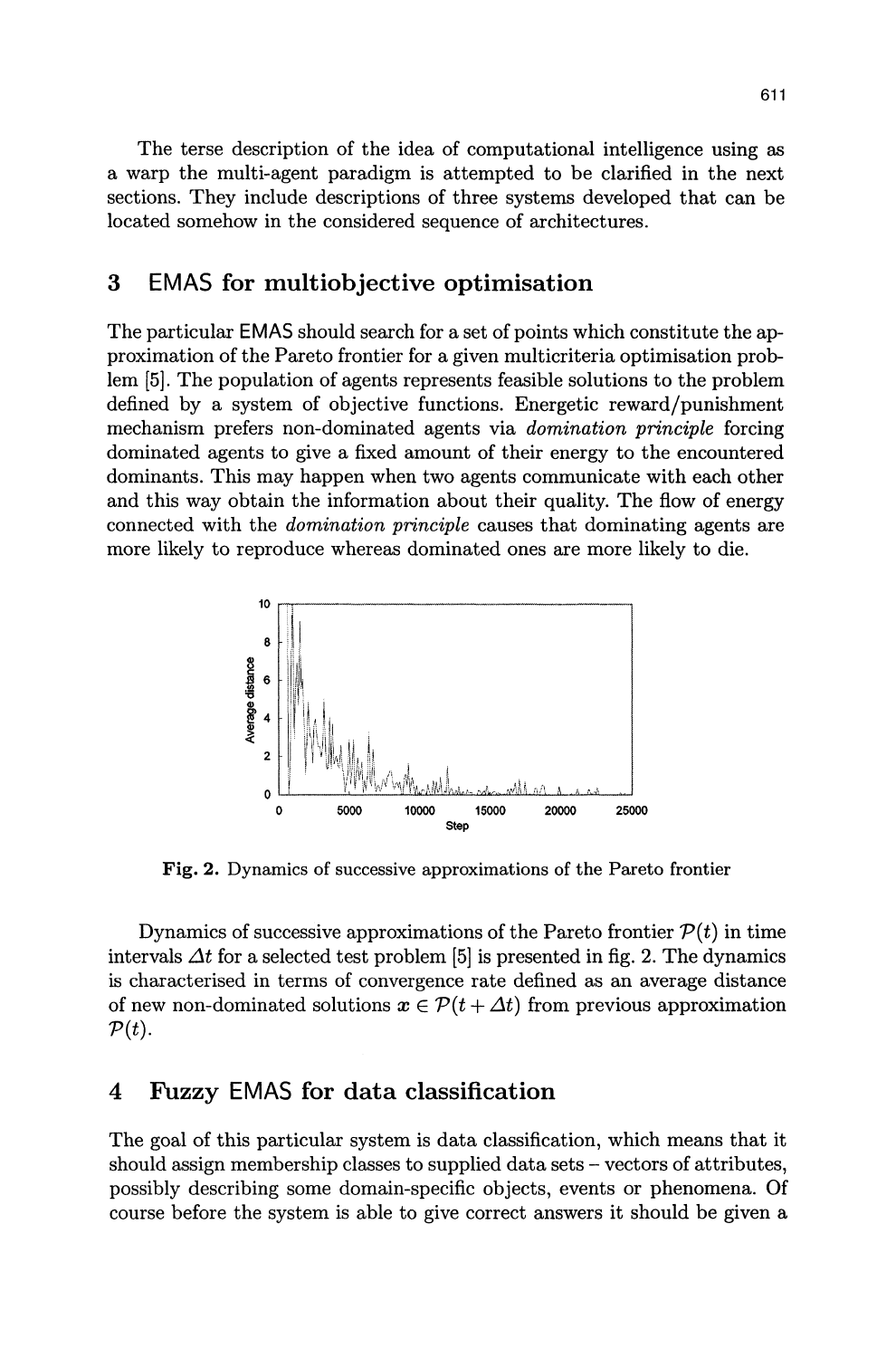

Fig. 3. Classification quality during learning phase for four data sets

representative set of examples: selected vectors of attributes with appropriate class membership assigned. The system consists of two kinds of agents, namely *classifier* and *supervisor* agents (7). Classifier agents consist of one or more fuzzy classifiers and carry out the classification of incoming data. Supervisor agents are responsible for distributing the data, collecting answers of classifier agents, and generating the whole system's response.

Data sets used in the tests (7) are available from *UCI Machine Learning Repository.* Figure 3 shows the system's classification quality during learning phase. One may notice that for most data sets the systems learns quite quickly, but for some of them a longer learning phase is needed.

## 5 Neural EMAS for time-series prediction

In this case the goal of the system is *prediction* (or *forecasting),* i.e. generation of information about possible future development of some process from data about its past and present behaviour. Subsequent elements of the sequence(s) to be predicted are supplied to the system, where they become available for all agents. Agents perform analysis of incoming data and give predictions of the next-to-come elements of input. To model the characteristics of a signal agents use artificial neural networks  $[6]$  – in the particular case multi-layer perceptrons, which are supervisory trained using the comparison between values predicted and received as an error measure. The networks are also a subject of generational evolutionary optimisation [2).

Figure 4 shows the results of experiments [2) with weather data from the Biological Station Mountain Lake (University of Virginia), namely the temperature measured at about 2.5 m above the ground every 30 minutes during 7 years. In the first plot the prediction error in consecutive steps of the system activity is presented  $-$  one may notice that it is mostly below 10%, which is not a bad result considering complexity of the time-series. In the second plot the number of hidden neurons in all networks in the system (mean and standard deviation) is also presented. .